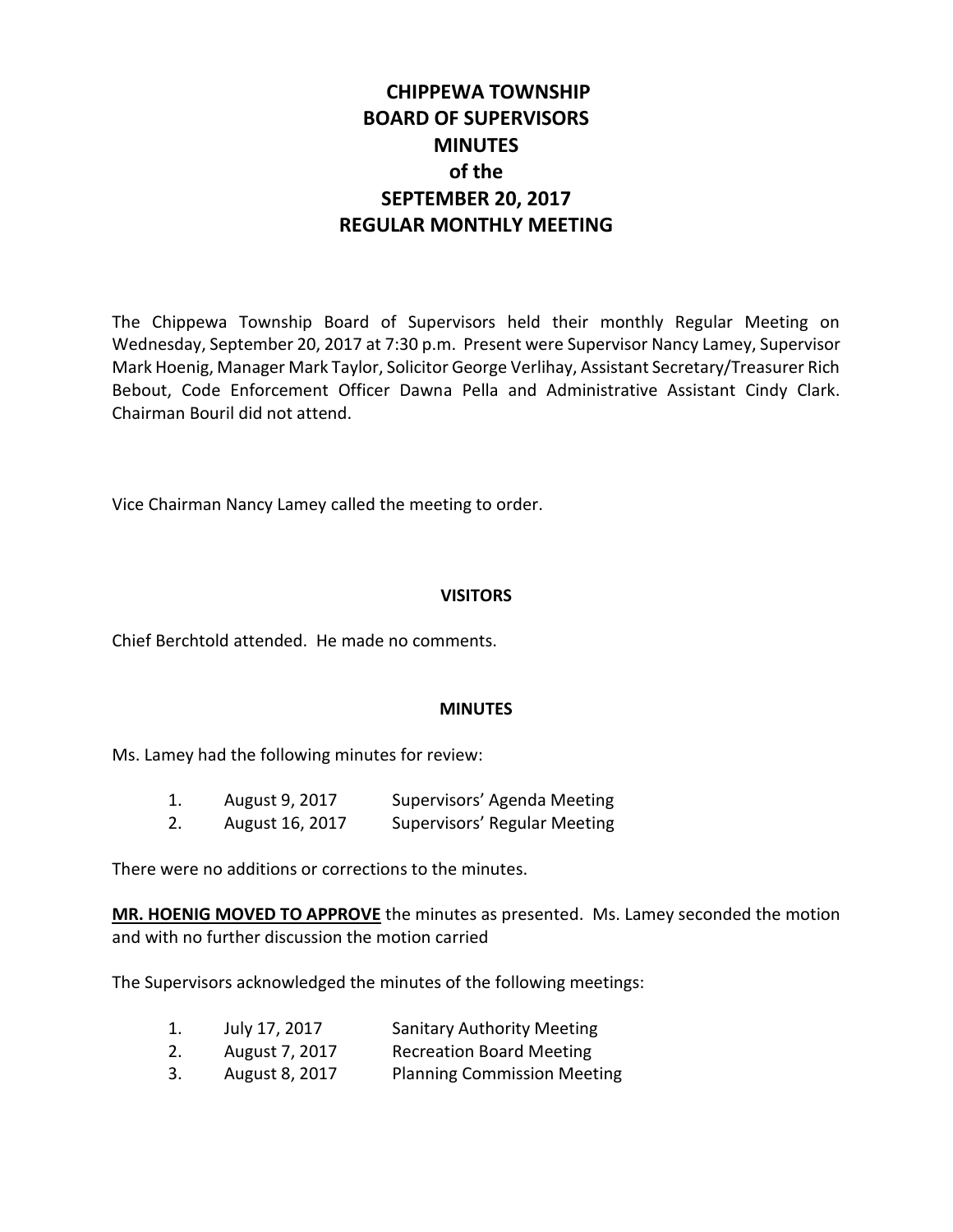## **ITEMS TO BE ACTED ON**

#### 1. Northwestern Human Services of PA – Consolidation Plan:

Manager Taylor said that they want to do a small addition so a consolidation of land is needed. The Planning Commission approved this at their last meeting with no contingencies.

**MR. HOENIG MOVED TO APPROVE** the consolidation plan. Ms. Lamey seconded the motion and with no further discussion the motion carried.

#### 2. Amanda L. Kalcevic - Plan of Subdivision:

Manager Taylor said that she is creating another lot. The Planning Commission approved this contingent upon the DEP planning module being approved. Other than the DEP item, it met the Township's other criteria.

**MR. HOENIG MOVED TO APPROVE** the plan with the DEP contingency. Ms. Lamey seconded the motion and with no further discussion, the motion carried.

#### **REPORTS**

Ms. Lamey had the following reports for review:

- 1. Financial Report
- 2. Police Department Report
- 3. Road Report
- 4. Wage Tax/OPT Report
- 5. Real Estate Tax Report
- 6. Zoning Report
- 7. Code Enforcement Officer's Report
- 8. Fire Department Report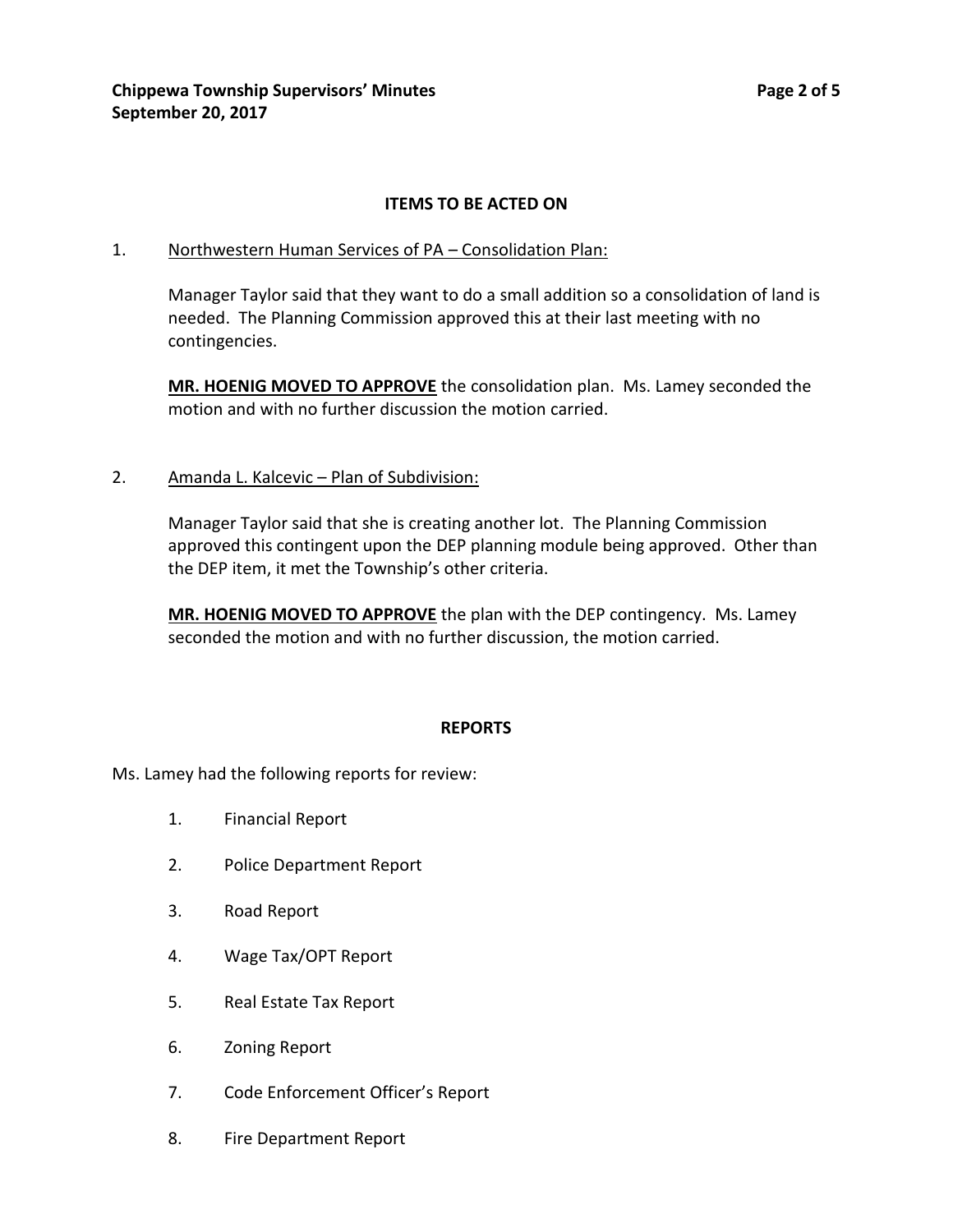## **MANAGER'S REPORT**

Manager Taylor had the following items for discussion:

1. Penn State Internship Program:

Manager Taylor said that the Township hopes to use someone from a Penn State internship program to help Chuck Wissner with Park and Recreation work, such as scheduling. He said we haven't heard back from them as of this date. He will let the Supervisors know when the interview process begins.

#### 2. Military Banner Program:

Manager Taylor said that Rich Bebout is spearheading the Military Banner Program. Information regarding the program will be included in the fall newsletter which will be out soon. Families will purchase the banners honoring veterans. Our crews will hang the banners in our Township. We will build brackets to hang them and there will be 196 spaces available on poles.

**MR. HOENIG MOVED TO PROCEED** with the Military Banner Program. Ms. Lamey seconded the motion and with no further discussion the motion carried.

3. Resolution #2017-10, In Support of a Citizens' Commission for Legislative and Congressional Redistricting:

Manager Taylor said that the Supervisors have been discussing this.

**MR. HOENIG MOVED TO PASS** Resolution # 2017-10. Ms. Lamey seconded the motion and with no further discussion the motion carried.

4. C.E.D. Agreement:

C.E.D. is now the owner of the property next to the Township building. This agreement involves the easement and maintenance, such as snow removal and salting. Manager Taylor will come up with a figure and we will bill them for half.

**MR. HOENIG MOVED TO APPROVE** the C.E.D agreement. Ms. Lamey seconded the motion and with no further discussion the motion carried.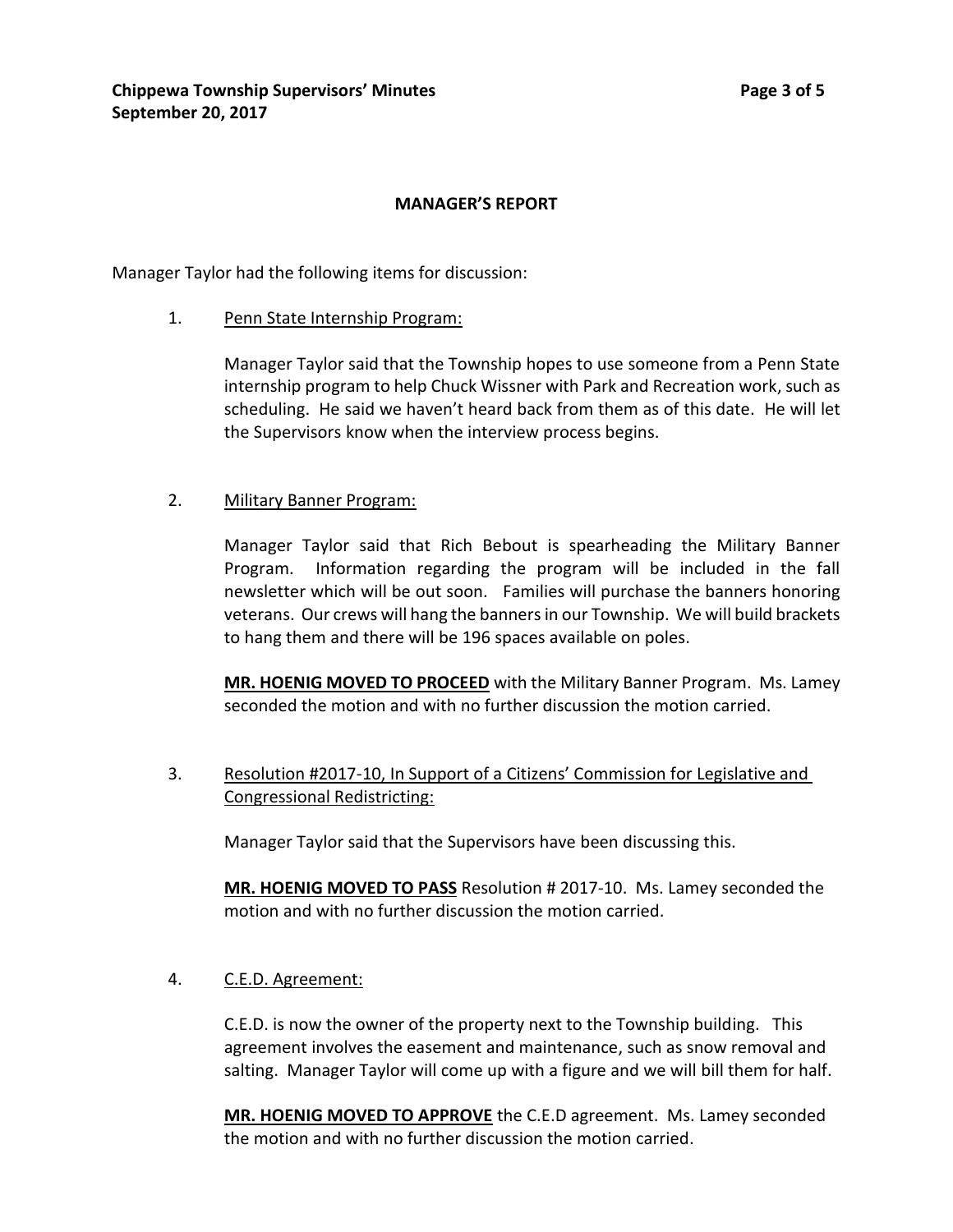### **MANAGER'S MISCELLANEOUS ITEMS**

Manager Taylor asked the Chief for the date of the active shooter training. Chief Berchtold said it will be held on October 18<sup>th</sup>.

### **PAYMENT OF BILLS**

Supervisor Lamey had the August bills for review

**MR. HOENIG MOVED TO APPROVE** payment of the August bills. With no further discussion, the motion was seconded by Ms. Lamey and carried.

## **SOLICITOR'S BUSINES**

Solicitor Verlihay spoke about PennDot construction signs on Township roads. He feels they should be called and told to remove them. Chief Berchtold said that he did contact them and they were establishing who the signs belonged to. He said they are aware that they are still here. Both the Chief and Manager Taylor said they will contact them again if they are not removed.

Solicitor Verlihay also spoke about the Blackhawk football season and the parking situation on Dillon and Loughridge. He said that if people park on both sides during a football game, emergency vehicles can't get through. He said possibly the present parking ordinance could be amended in October to add "No Parking for Athletic Events" on Loughridge and Dillon. There was some discussion regarding the parking in that area and the signs that are already there with Chief Berchtold adding to the conversation. Manager Taylor said that he totally agrees with Solicitor Verhily about the parking on Dillon becoming a new problem. But he feels we solved the parking problem on Loughridge and doesn't want that to change. So he told Solicitor Verlihay to add to it, to cover both problems. Solicitor Verlihay said that the Superintendent supports the idea of restricting the parking on Loughridge and Dillon. It was suggested that "No Parking for School Activities" be added to what is already there.

**MR. HOENIG MOVED TO PROCEED** with amending the parking ordinance regarding Dillon and Loughridge. Mrs. Lamey seconded the motion and the motion carried.

Manager Taylor asked Solicitor Verlihay if a hearing will be held regarding the amendment to the zoning ordinance (esthetics/architectural). He said it will be held at 7 p.m. before the October 18<sup>th</sup> meeting.